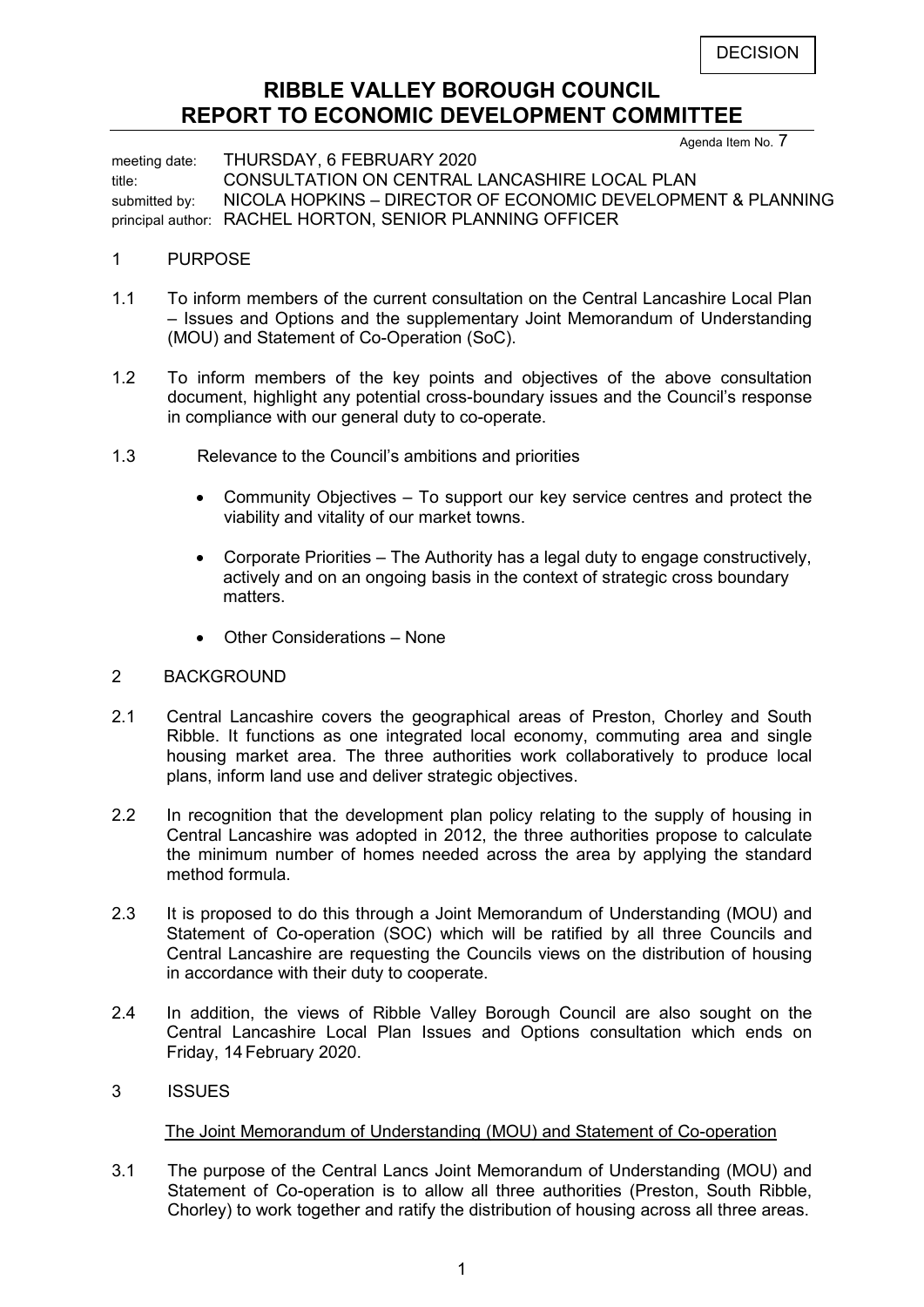3.2 The three authorities intend to distribute housing based on a recently commissioned Housing Study, the details of which can be accessed via the following link on the Central Lancs website:

[https://centrallocalplan.lancashire.gov.uk/media/1105/191017\\_central-lancs-housing](https://centrallocalplan.lancashire.gov.uk/media/1105/191017_central-lancs-housing-study_final-report.pdf)[study\\_final-report.pdf](https://centrallocalplan.lancashire.gov.uk/media/1105/191017_central-lancs-housing-study_final-report.pdf)

3.3 The evidence contained within the Central Lancashire Housing Study recommends that the most appropriate distribution of the minimum number of homes needed in the area is as follows:

| Total                        | 100%   |
|------------------------------|--------|
| <b>Chorley Council</b>       | 27.5%  |
| South Ribble Borough Council | 32.5 % |
| <b>Preston City Council</b>  | 40%    |

- 3.4 The published Central Lancashire Housing Study raises no particular concerns or comments at this early stage regarding the proposed general distribution of housing in Central Lancashire. However, the need to adequately consider the impact of development on Longridge should be highlighted.
- 3.5 The 5-week consultation period for any comments ended on Monday, 13 January 2020 and a response has been made to protect the Council's interests.
- 3.6 It is important to recognise cross-boundary implications as a result of potential added development pressures and subsequent impacts upon local infrastructure on sites close to our existing key service centres, and in particular Longridge. As a result, the following e-mail response was sent to Central Lancashire on 10 January 2020:

*Thank you for consulting Ribble Valley Borough Council on the Central Lancs approach for the Memorandum of Understanding (MOU), Statement of Co-Operation (SoC) and subsequent distribution of housing. The Authority has no particular objections in relation to the findings of the 'Housing Study' or the distribution of housing as proposed for the three authorities.*

*The only comment the Authority wishes to make, at this initial stage of the plan making process, is that members would request the infrastructure requirements in Longridge as a key service centre is given full consideration at all stages.*

*The Authority is currently still reviewing the submitted Issues & Options document and will issue a separate consultation response in due course.*

3.7 In acknowledgement of the above, on-going engagement with the three authorities that make up Central Lancashire will continue as part of the joint legal duty to cooperate, and the Authority will ensure members are informed of key developments throughout this process.

### CENTRAL LANCASHIRE LOCAL PLAN – ISSUES AND OPTIONS

- 3.8 The Central Lancashire Authorities of Preston, South Ribble and Chorley are undertaking a review of the development plan(s) for the area and are working towards the preparation of a Joint Local Plan for Central Lancashire.
- 3.9 The Local Plan will set strategic and local development management policies and site allocations for future development across the three authorities. Once adopted,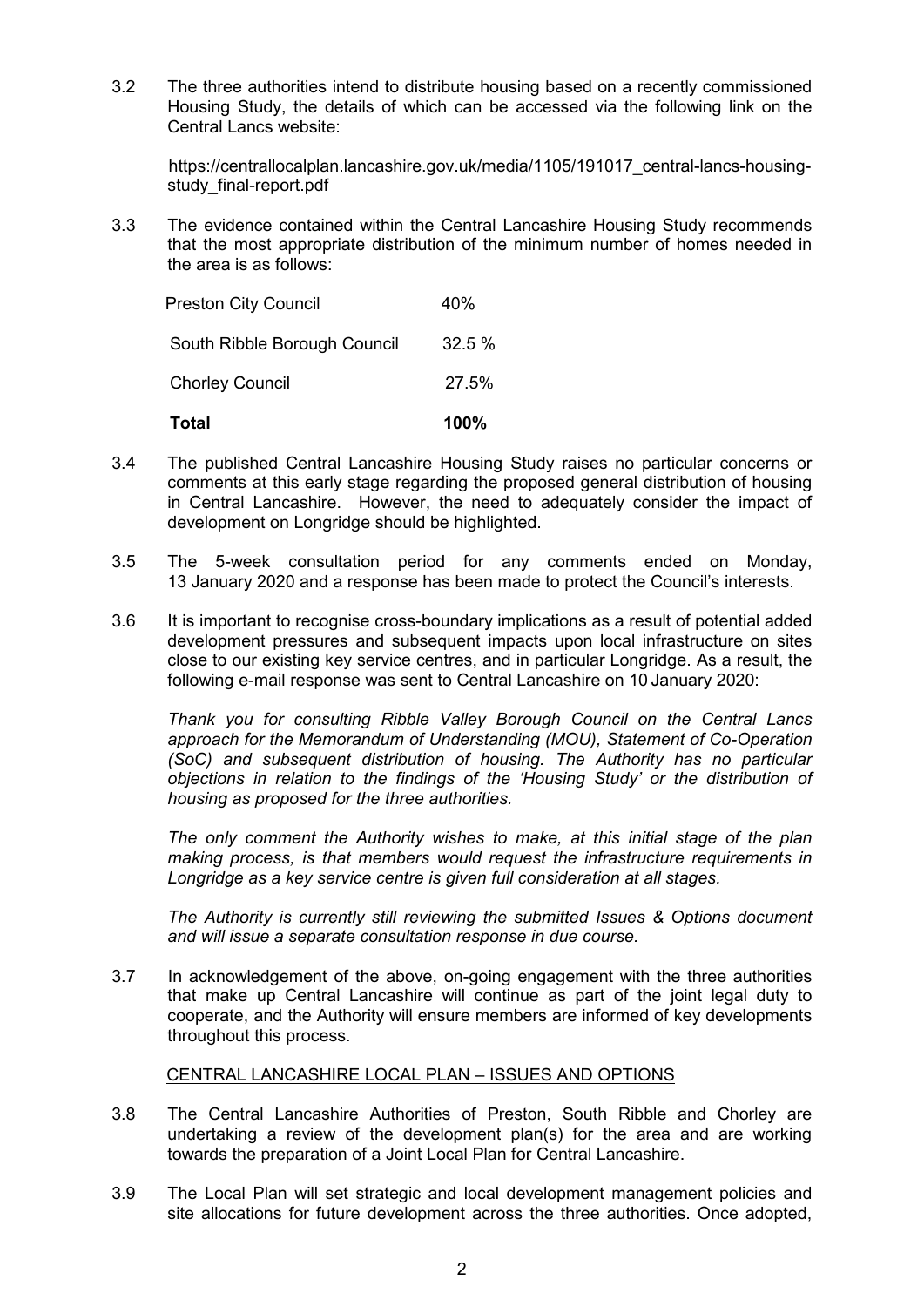the Local Plan will guide the future growth and development in the Central Lancashire area.

- 3.10 The first document to be prepared is the 'Central Lancashire Local Plan Issues and Options'. Consultation on this document ends on Friday the 14<sup>th</sup> of February 2020 and a summary of the key Vision and Objectives can be found at Appendix 1.
- 3.11 Preston, Chorley and South Ribble Councils have agreed to work together to agree where new development for employment and housing is needed. To facilitate this process and as part of the Local Plan review a 'Call for Sites' exercise has been carried out by Central Lancashire. Within the Annexes to the main Issues and Options Consultation Paper can be found the site submissions received for Chorley, Preston, and South Ribble.
- 3.12 Full details of the Central Lancashire Local Plan Issues and Options consultation, including supplementary documents and lists of the site submissions for each Authority can be found via the following link:

<https://centrallocalplan.lancashire.gov.uk/consultations/issues-and-options/>

- 3.13 The 'Central Lancashire Local Plan Issues and Options' consultation document has been reviewed and the broad aims of the overarching vision and objectives outlined within the report can be supported.
- 3.14 A detailed review of the supplementary site submissions for each Authority has highlighted a number of potential cross-boundary issues, particularly in relation to the sites submitted by neighbouring authorities Preston and South Ribble.
- 3.15 With regards to the sites submitted to Preston a significant number lie to the western edge of Longridge. Whilst there is unlikely to be a strategy to drive development into this area additional pressure from housing growth on these sites and their proximity to Longridge could have an impact upon key infrastructure and services.
- 3.16 A number of sites submitted to South Ribble lie in close proximity to Mellor Brook and the Samlesbury Enterprise Zone. Whilst the additional development is unlikely to have an impact upon the operation of the Samlesbury Enterprise Zone there may be associated pressures in South Ribble, adjacent to our boundary which again may have an impact upon infrastructure.
- 3.17 Notwithstanding the above concerns, it is important to stress that the call for sites exercise is an early stage of the plan-making process and therefore Central Lancs are only seeking views regarding the principle of various uses on the submitted sites. This does not mean that Central Lancs consider that all sites proposed for development in the three boroughs is considered suitable, but that they are seeking comments on what has been submitted and which sites should be taken forward.
- 3.18 As part of the Council's duty to cooperate it is intended to submit the following response to the 'Central Lancashire Local Plan Issues and Options':

*Thank you for consulting Ribble Valley Borough Council on the Central Lancashire Local Plan Issues and Options. The Authority has no particular objections to the visions and objectives as outlined within the plan.*

*The Authority also has no particular objection at this early stage in the plan process to the sites submitted for consideration. However, upon review of the submitted sites, and in particular those submitted by Preston and South Ribble the Authority recognises that the development of a number of sites could have an impact upon key service centres, villages and associated infrastructure within the Borough.*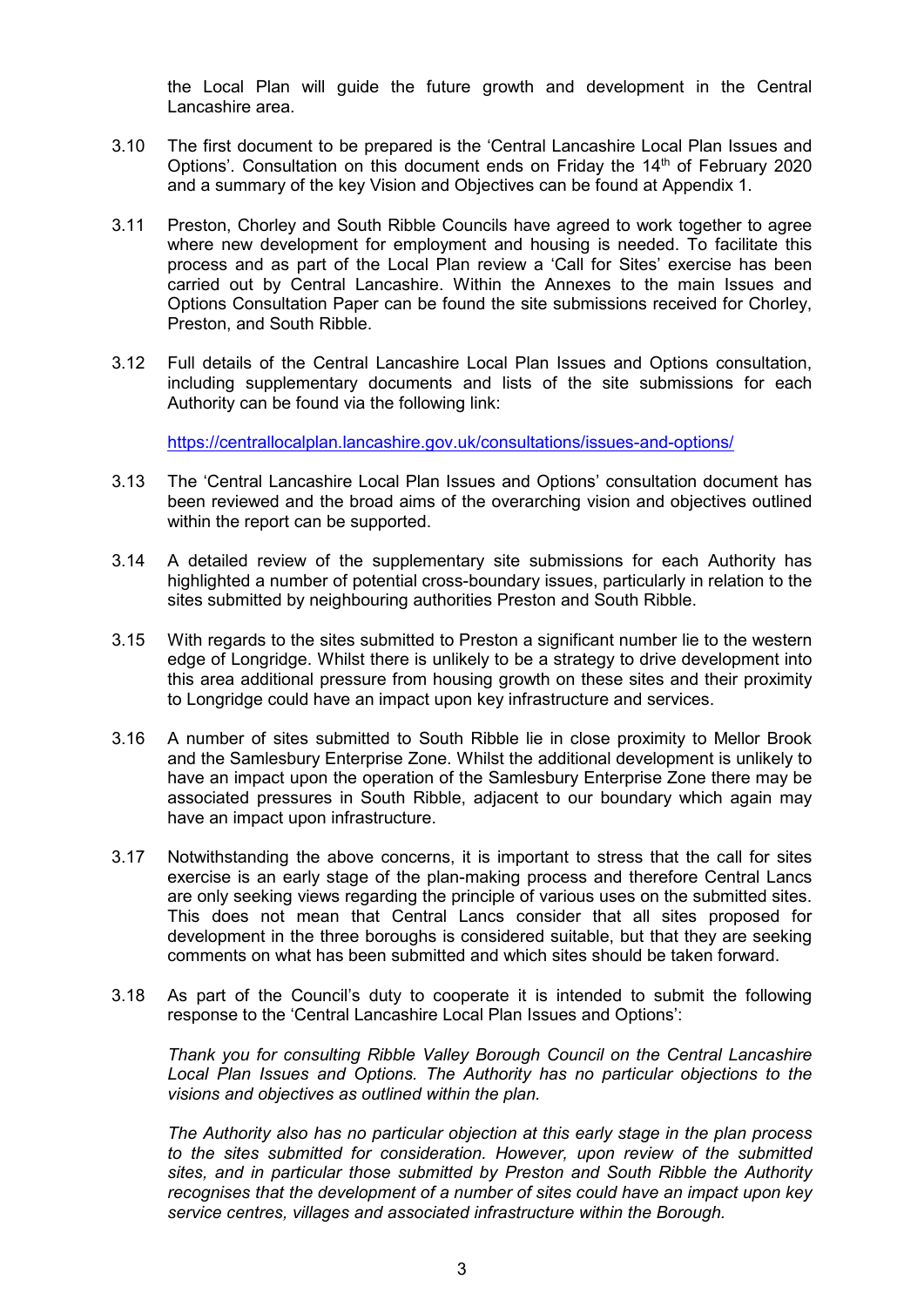*On this basis, members wish to stress that infrastructure needs in Longridge and Mellor Brook in particular should be given full consideration at all stages of the plan review and that the Authority maintains continual dialogue with the three authorities that make up Central Lancashire to discuss any cross-boundary issues and to meet the general duty to cooperate.*

- 3.19 Members should note that officers from Ribble Valley Borough Council and Preston City Council are due to meet on the  $4<sup>th</sup>$  of February to discuss the matter and any outcomes will be reported to members in a future report to committee.
- 3.20 The Authority will continue to monitor the Central Lancs Local Plan and continue ongoing discussions with neighbouring authorities as part of the joint duty to co-operate.
- 4 RISK ASSESSMENT
- 4.1 The approval of this report may have the following implications
	- Resources There is provision within existing resources to work with neighbouring authorities in preparing and responding to emerging Local Plans.
	- Technical, Environmental and Legal Neighbouring authorities have a legal duty to cooperate on any strategic matters
	- Political There is significant interest in any potential development pressures upon existing key service centres, villages and infrastructure within the Borough.
	- Reputation Potential additional development pressure will have an impact on issues of significance in the local community.
	- Equality & Diversity No issues identified.

### 5 **RECOMMEND THAT COMMITTEE**

- 5.1 Endorse the comments set out at paragraph 3.6 and identify any additional comments they wish to make and that the proposed consultation response to the Central Lancashire Local Plan Issues and Options as outlined at paragraph 3.18 of this report is agreed.
- 5.2 Agree that the Local Plan Working Group monitor the Central Lancashire Local Plan and that this Committee be kept informed.

RACHEL HORTON NICOLA HOPKINS SENIOR PLANNING OFFICER DIRECTOR OF ECONOMIC

DEVELOPMENT AND PLANNING

BACKGROUND PAPERS

Central Lancashire Housing Study [https://centrallocalplan.lancashire.gov.uk/media/1105/191017\\_central-lancs-housing](https://centrallocalplan.lancashire.gov.uk/media/1105/191017_central-lancs-housing-study_final-report.pdf)study final-report.pdf

Central Lancashire Local Plan Issues and Options and Site Allocations <https://centrallocalplan.lancashire.gov.uk/>

For further information please ask for Rachel Horton, extension 3200.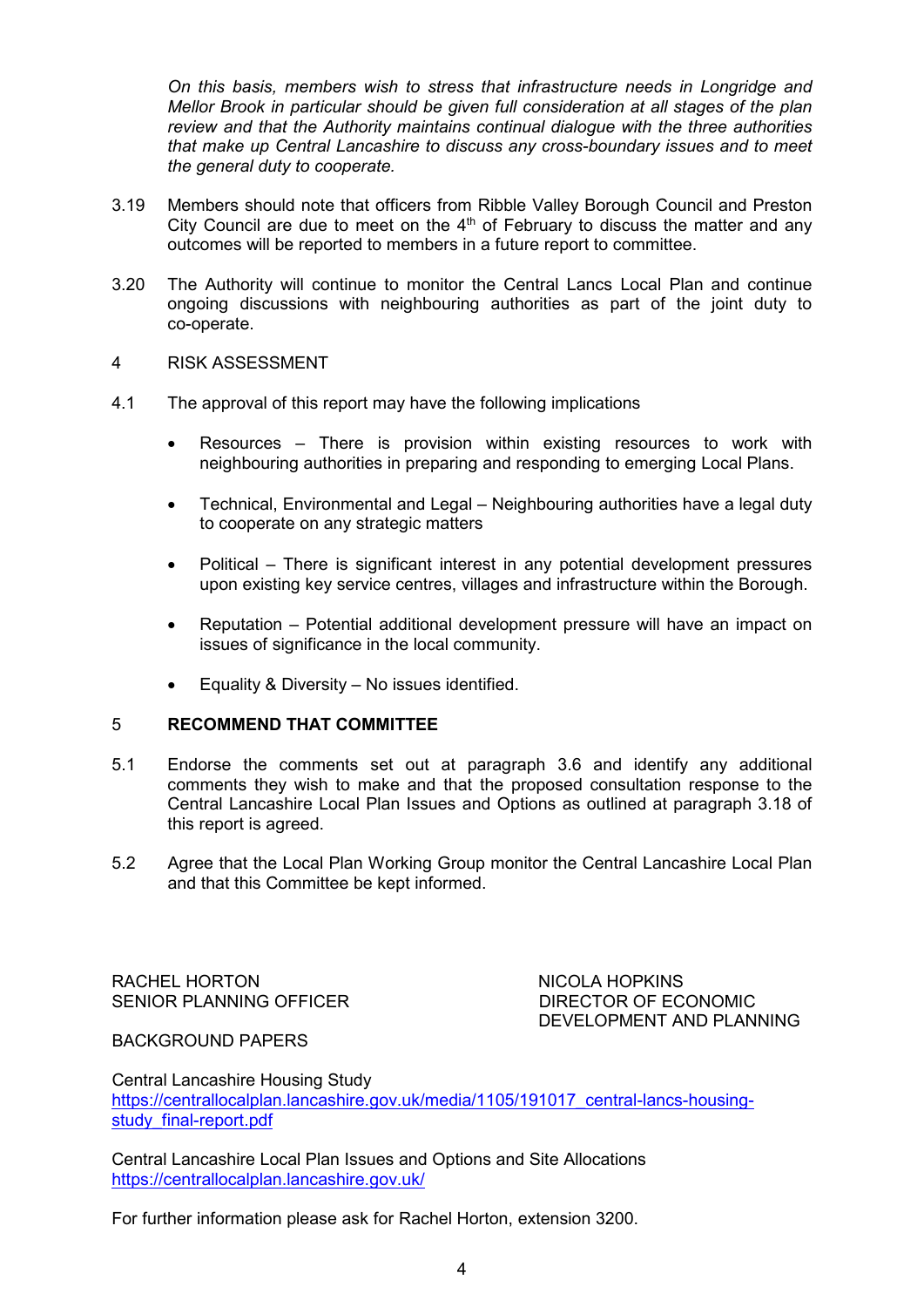**APPENDIX 1**

**11**

## **Vision & Objectives**

### **What are we aiming to achieve?**

16. We need to develop a vision for the Local Plan which sets out how we want to see the area grow and evolve over the next 15 years. This will be different for everyone, but common themes will be shared by all. We need a vision which reflects that changes will happen, and we want to manage that to achieve the best outcome for Central Lancashire.

#### **Our Vision for Central Lancashire is:**

By 2036 Central Lancashire will lead **sustainable** development in the region. It will make the most of its economic, cultural, heritage and natural assets and be at the forefront of tackling and adapting to the impacts and challenges of **climate change**. Recognising this, the councils will seek to be carbon neutral by 2030.

The areas of Preston, Chorley and South Ribble will continue to benefit from a growing economy and be **attractive to both new and existing investors** and visitors, taking advantage of retail, heritage, education and high-quality city and town centres. Its cutting-edge technology and engineering sectors, including the aerospace industry, will **continue to invest** in the success of their businesses in the area, and this will continue to enhance our region's economy. **Skills and education attainment** will continue to improve, made possible by high quality education offered across the area and the continued success of UCLAN. Central Lancashire will continue to thrive on its creativity and entrepreneurial flair and offer opportunities for graduates which will help to retain these skills to drive a **flourishing globally connected economy.**

**Connections** will improve access across Central Lancashire by prioritising **sustainable transport** including walking and cycling to link town and city centres with their wider areas, alongside other destinations. Overall, Central Lancashire will be a place where people and businesses thrive and a place where people will want to work, live and visit.

New development will take place in a manner that mitigates against and adapts to the cause and impacts of climate change. It will take account of flood risk, be **energy efficient and of high design quality**, championing outstanding new architecture, making efficient use of resources and enabling waste prevention. It will respect and where appropriate reinforce local character and the relationships between buildings and their wider surroundings. Central Lancashire will be served by efficient **infrastructure** including transportation, utilities and communications.

**Preston's** strategic role will be fulfilled as a regional city and a major economic driver for Central Lancashire and its surrounding areas, providing high quality retail, cultural and entertainment offer. Preston will continue to operate as a successful regional centre and a place where people choose to live and work, providing opportunities for both rural and city centre living.

**Chorley** will continue to provide opportunities for enterprise to thrive and businesses to grow building on past success. It will continue to make the most of its natural assets through links to open countryside and outstanding parks; providing attractive, prosperous and welcoming places to live.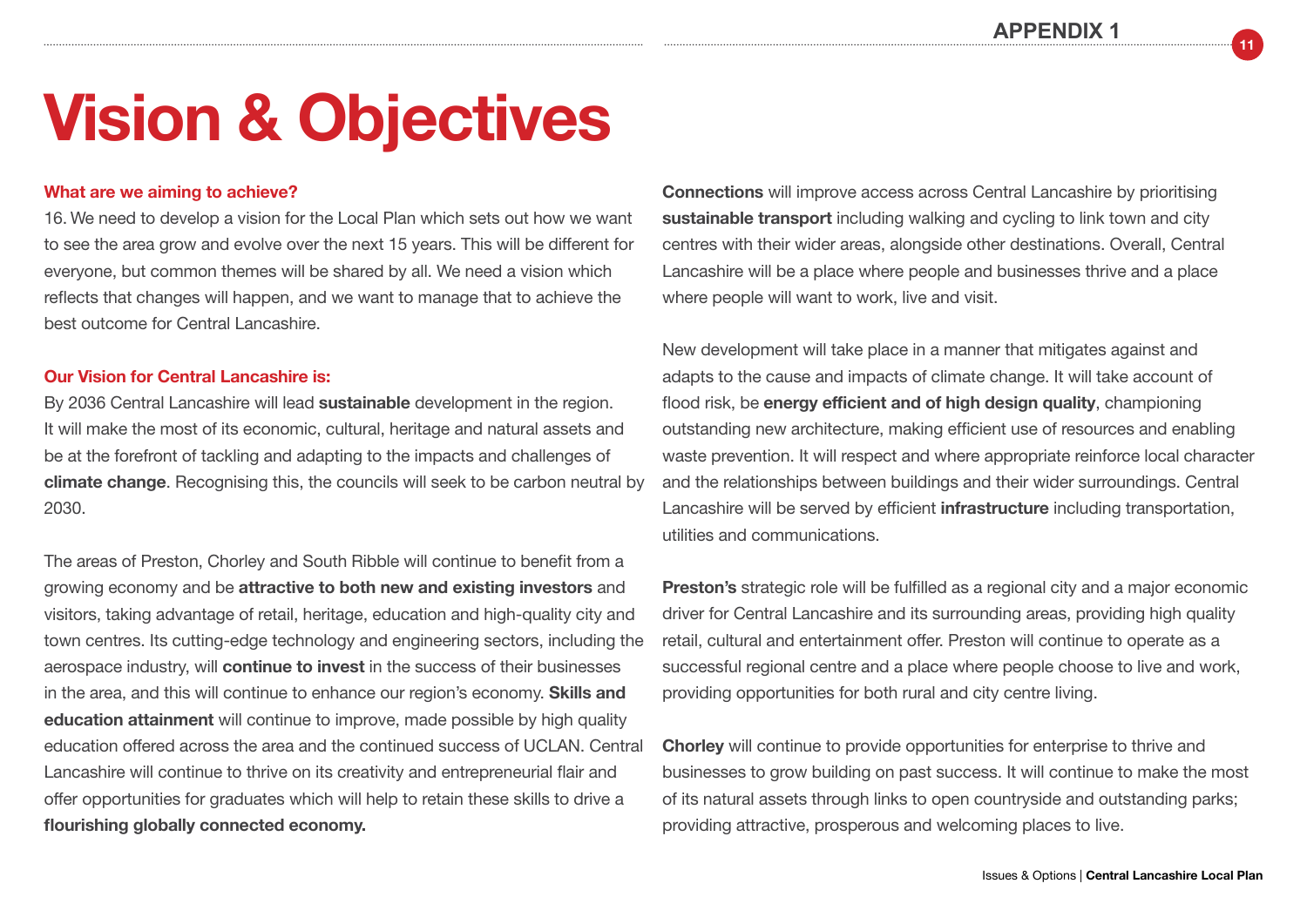# **Vision & Objectives**

**12**

**South Ribble** will continue to boost economic growth and draw on the success of the area's diverse economic offer. The importance of its Green links between its discreet towns and villages will be enhanced, as well as improved accessibility to the surrounding areas promoting better health and well-being.

The residential **neighbourhoods** of Preston, Chorley and South Ribble will be attractive places to live, reflecting their individual historic and cultural heritage and enhancing their **local distinctiveness**. Our communities will continue to recognise and welcome the **diversity** within them, with residents living in high quality and well designed, **low carbon housing** with a balance of housing types and tenures provided. Our **Local centres** will serve as **vibrant and accessible focal points** for communities, providing a range of shops, experiences, community services and facilities to meet the day-to-day needs of residents as well as providing opportunities to enhance and develop small business and **protecting the character** of rural villages. In Preston those most in need of a suitable home will be the priority, and the economic environment in the City will be harnessed to ensure prosperity for everyone through a **commitment to community wealth building**. **Neighbourhoods** across Central Lancashire will be safe, clean and sustainable with **healthy, highly skilled and diverse communities**. Residents will have easy access to **public services, good jobs and decent, high quality affordable homes**.

### **Proposed Central Lancashire Local Plan Objectives**

17. These are our proposed objectives for delivering our vision for Central Lancashire. They will run throughout our policies and shall be the basis of how we will measure our success as we implement our Plan for the three boroughs.